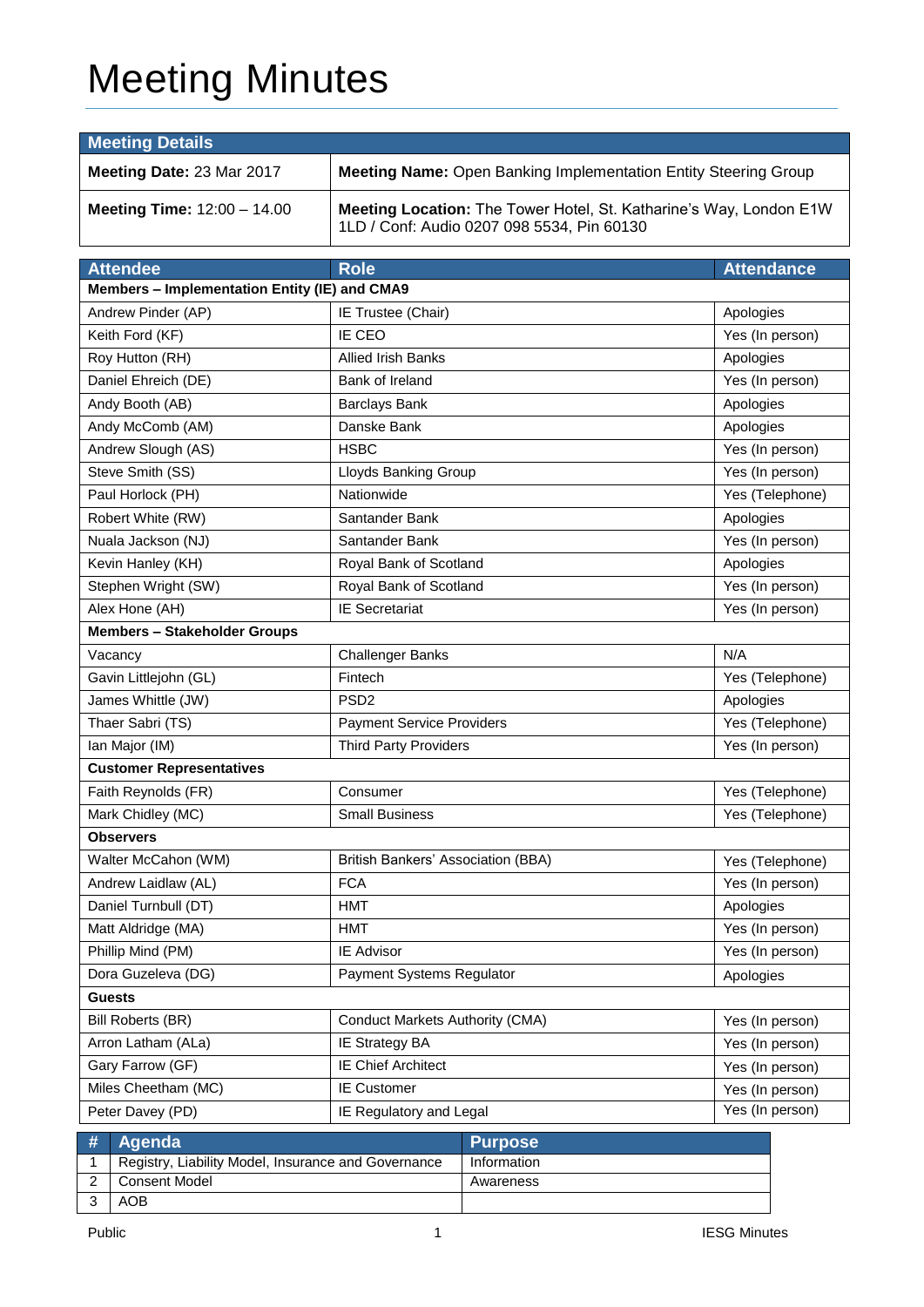KF set out the purpose and context of the meeting, which was to review and approve the approach to be pursued for the Registry, including topics for further exploration; namely, Liability Management, Insurance and Governance.

#### **Agenda item 1** – Registry, Liability Model, Insurance and Governance

PD provided an overview of the background and the agreements to the approach already obtained. It was noted there is a potential clash between the requirements of the CMA Order and PSD2 which precludes any contractual arrangements with TPPs or barriers to access for TPP. The approaches set out for this meeting have been presented at the Legal and Regulatory Working Group, IE Programme Management Group (PMG) to obtain consensus to support the recommendation.

- Liability Management The proposed approach is to rely on PSD2 liability management rules, which results in a Liability Model in the absence of a contractual agreement with TPPs until the end of 2018.
- GL said that a PISPOs liability should not exceed €30 as the limit for SCA. PAD noted that this is an area which will need to be explored as currently an ASPSP is required to allow the same limits for a trusted beneficiary so a liability might accrue to a PISP up to the amount permitted under that exemption from the SCAs.
- The follow up regarding liability models will be managed via the IESG action to agree the governance around the long term vision post 2018 and related policy questions. **ACTION\_SG026:** Legal and Regulatory workstream break-out group to review and discuss potential Liability Models.
- It was stated that to move to a median approach to liability management based on Open Banking rules, processes and procedures to address TPP failures require two key strategic decisions related to payment initiation and account information sharing as currently the structure cannot be mandated. If all authorities agree to mandating this structure, it would therefore become the preferred approach. Without this being compulsory, this approach would result in a two tier solution.
- **DECISION D006:** It was agreed to progress on the 'Basic approach' which relies on PDS2 liability management, which will provide a base for exploring and developing the management structure.
- It was noted that the papers presented today had not been discussed with the Customer Representatives in detail. **ACTION\_SG027:** All recommendations and papers being presented to IESG must be circulated via the Customer Working Group to act as the conduit to the Customer Representatives. This is to ensure their views and opinions are captured.
- Registry (now called the Directory) A median approach for the Registry (now called the Directory) was presented, which outlined a highly available, highly secure digital Registry which will facilitate the issuance of digital certificates. This approach is dependent on FCA registration and passporting, rather than the two-tier arrangement as previously discussed.
- **DECISION** D007: It was agreed to progress on the 'Median approach' for the digital registry.
- Insurance It was noted by the group that there is not a formal requirement on Open Banking under the CMA Order or the PDS2. However, to develop the TPP ecosystems, it was agreed that the financial institutions themselves would be best placed to do this and to engage with regulators when the insurance arrangements are mandated.
- **DECISION D008:** It was agreed to progress on the 'Basic approach' for the TPP insurance arrangements, which for TPPs means ensuring they are adequately covered.
- Governance The approach for developing the governance is to include and consult the TPPs in the governance model required to ensure a balance of standards and input to the future strategy.
- **DECISION\_D009:** It was agreed to progress the 'Added value approach' for the Governance Model.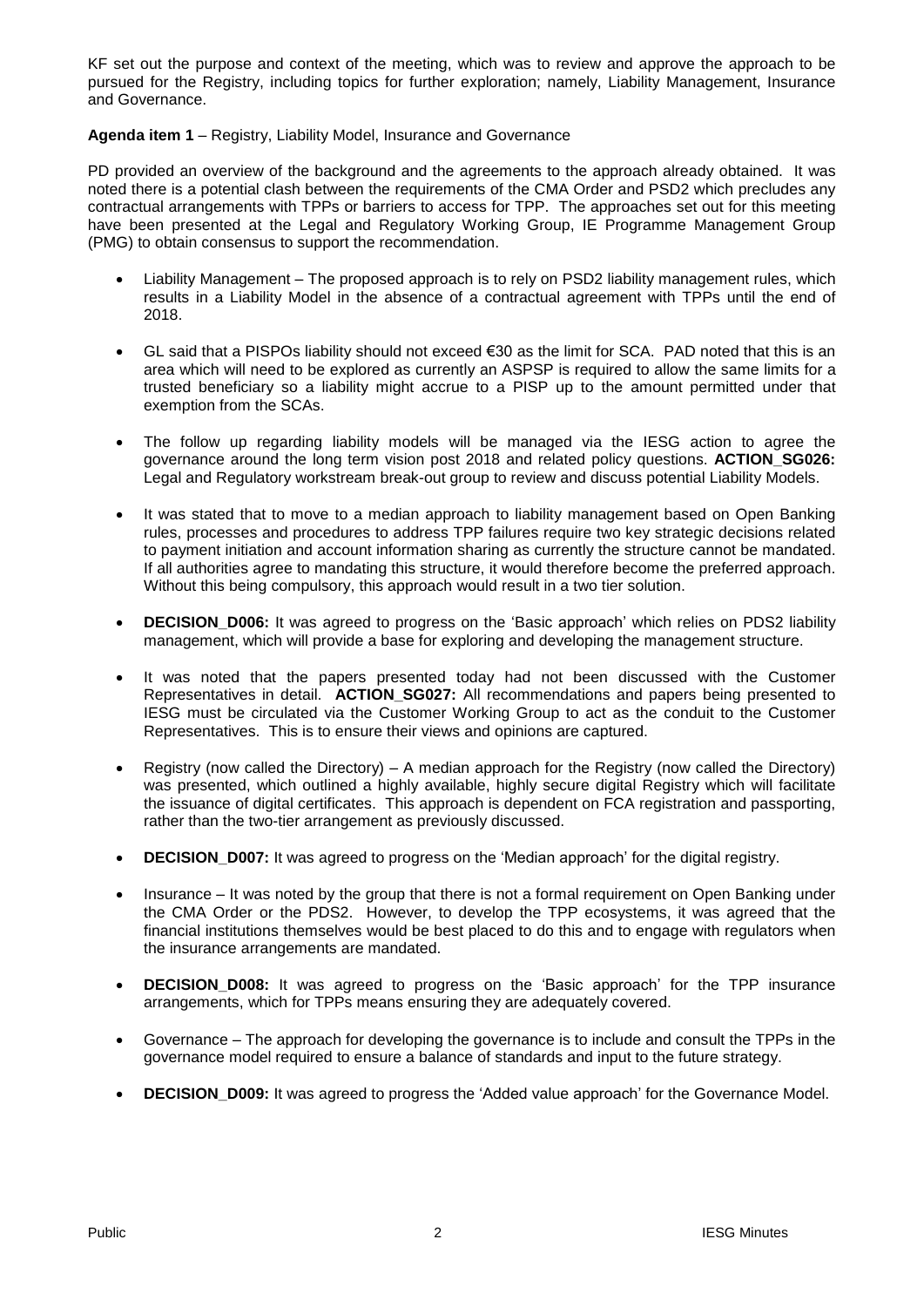### **Agenda item 2** – Consent Model

MC provided an update on the work to date, including an overview of the proposed approach for developing the Consent Model. Key points are noted below:

- The agreement being sought is to define the approach for the acquiring, maintaining and withdrawal of consent and authorisation. The approach has been developed within the Customer Working Group, Agile Design Workshops and approved by the PMG members.
- Effective management of customer consent is key to establishing customer trust and a number of considerations were discussed relating to a consent model, which is intended to be consistent and to apply to PISP and AISP which is intended to build confidence in the solution, resulting in customer trust. The approach also intended to benefit industry by being compliant with current regulation PSD2, DPA and GDPR; consideration has also been given to links to liability.
- An AISP account aggregation example was presented to the group to visually represent the customer journey for consent between an AISP and ASPSP. It was noted that this method of demonstrating a use case was much easier to understand and envisage. GL mentioned that the PISP to ASPSP process and customer journey is different. **ACTION\_SG028:** Produce a visual representation of the PISP to ASPSP customer journey.
- FR mentioned industry need to be able to clearly communicate to consumers how their consent can be revoked by the consumer or the provider. **ACTION\_SG029:** Produce examples of use cases and associated customer journeys which represent the customer issues related to potential liability e.g. if customer transactional data is sold by a TPP or a TPP is subject to a data breach.
- **DECISION\_D010:** It was agreed to progress the Consent Model development on the following basis (a) Agreement to confirm and further develop this approach – what 'consent' and 'withdrawal of consent' mean in practice (b) Agreement to test the consent process through customer research and (c) Agreement to provide a guide to best practice in managing Consent for Open Banking participants.

### **Agenda item 3** – Any Other Business (AOB)

There were no items of AOB recorded at this meeting.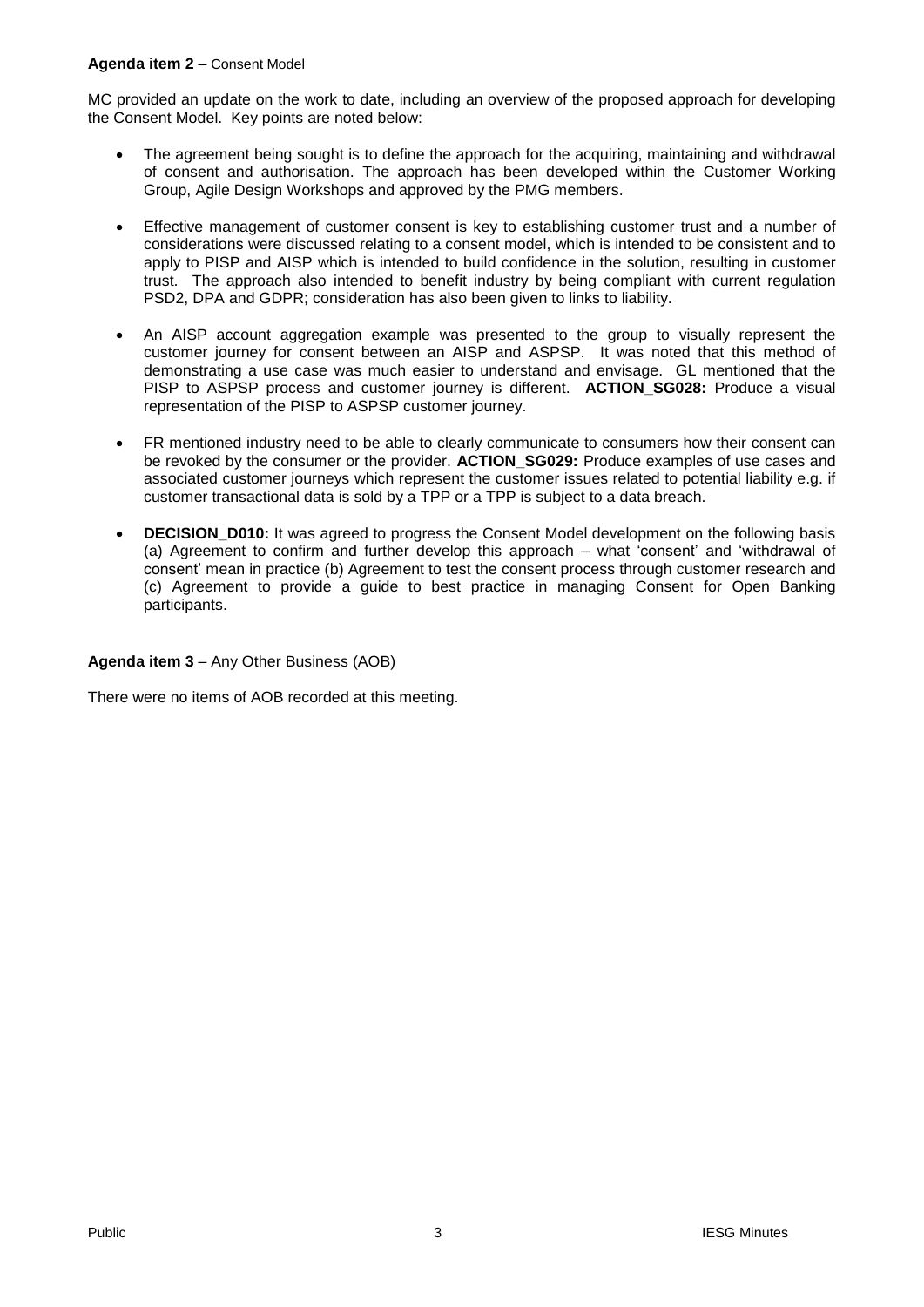## **New Actions from Implementation Entity Steering Group (23 March 2017)**

| <b>Ref</b>     | <b>Date Raised</b> | <b>Action Description</b>                                                                                                                                                                                                                                                                                                                                                                                             | <b>Owner</b>                          | <b>Target</b><br><b>Resolution</b><br><b>Date</b> | <b>Commentary</b>                                                                                                                                                                                                 | <b>Status</b> |
|----------------|--------------------|-----------------------------------------------------------------------------------------------------------------------------------------------------------------------------------------------------------------------------------------------------------------------------------------------------------------------------------------------------------------------------------------------------------------------|---------------------------------------|---------------------------------------------------|-------------------------------------------------------------------------------------------------------------------------------------------------------------------------------------------------------------------|---------------|
| SG_A016        | 14 Feb 17          | <b>Forward Agenda</b><br>Steering Group Forward Agenda to be produced,<br>outlining future topics of discussion and decisions<br>required.                                                                                                                                                                                                                                                                            | Alex Hone                             | 31 Mar 17                                         | 28/03: To be included as part of the IESG Strategy<br>day.                                                                                                                                                        | Open          |
| <b>SG_A020</b> | 20 Mar 17          | <b>Data Integrity</b><br>SS requested the Implementation Entity to<br>consult with CMA and seek agreement that<br>article 39.1.1 should come into force upon<br>completion of this industry testing. A<br>separate and specific testing programme will<br>be undertaken to provide comfort to the<br>Implementation Entity and the industry over<br>the quality and alignment of the BCA and<br>SME Lending API data. | Keith Ford                            | 31 Mar 17                                         |                                                                                                                                                                                                                   | Open          |
| SG_A021        | 20 Mar 17          | <b>Website Disclaimer</b><br>Open Banking Website to reference a period of<br>Live Proving testing is being undertaken.                                                                                                                                                                                                                                                                                               | Alex Hone /<br><b>Richard Lindsay</b> | 24 Mar 17                                         | 28/03: Website updates made to the Registration<br>page and terms and conditions.                                                                                                                                 | Closed        |
| <b>SG_A022</b> | 20 Mar 17          | Open Data Release Reference Guide<br>Industry and consumer friendly guide to Open<br>Banking and an overview of the Open Data and<br>Read/Write deliverables will be able to provide.                                                                                                                                                                                                                                 | Alex Hone /<br>Richard Lindsay        | 31 Mar 17                                         |                                                                                                                                                                                                                   | Open          |
| <b>SG_A023</b> | 20 Mar 17          | <b>NPSO (New Payments Systems Operator)</b><br>Define and agree engagement model with NPSO.                                                                                                                                                                                                                                                                                                                           | Alex Hone / Nigel<br>Spencer          | 24 Mar 17                                         | 21/03: Engagement with NPSO Delivery Group (Rob<br>Stansbury) via Op Gov WS, current thinking is OB<br>remains under the governance of the IE and<br>programme; future state decision to be reviewed<br>Sep 2017. | Closed        |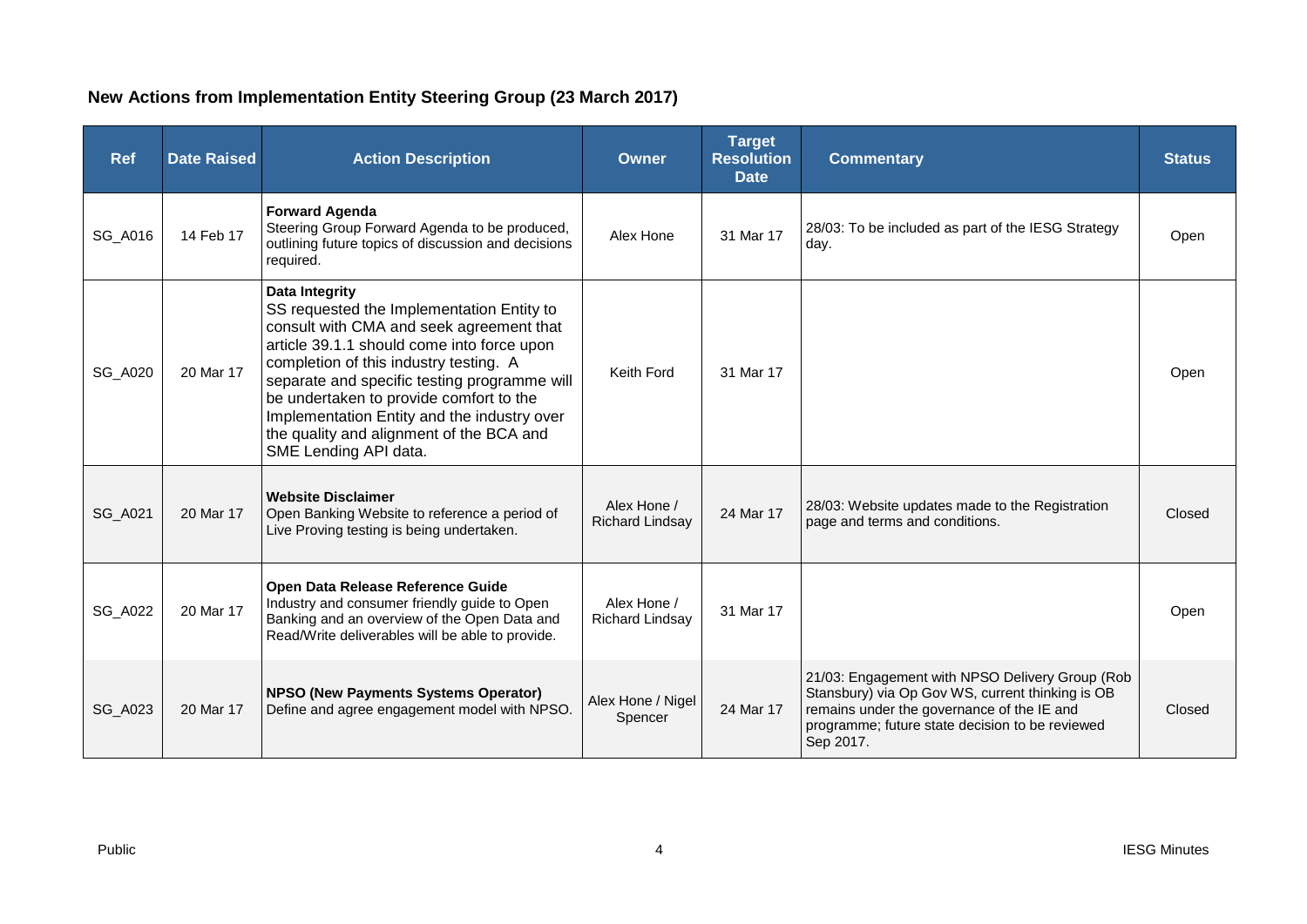| <b>SG_A024</b> | 20 Mar 17 | <b>Extraordinary IESG</b><br>Additional IESG meeting required to cover<br>Registry, Liability Model and Consent Model.                                                                                                                                                                                         | Alex Hone      | 20 Mar 17 | 21/03: Meeting scheduled for 23 Mar, 12:00 - 14:00<br>and papers circulated 21 Mar, stating purpose and<br>proposed outcome. | Closed |
|----------------|-----------|----------------------------------------------------------------------------------------------------------------------------------------------------------------------------------------------------------------------------------------------------------------------------------------------------------------|----------------|-----------|------------------------------------------------------------------------------------------------------------------------------|--------|
| <b>SG_A025</b> | 20 Mar 17 | <b>Extended IESG Meetings</b><br>Future meetings to be extended to allow more<br>time to review and discuss papers and<br>recommendations.                                                                                                                                                                     | Alex Hone      | 24 Mar 17 | 21/03: Remaining 2017 IESG meetings extended to<br>3 hrs. Updated invites to follow.                                         | Closed |
| <b>SG_A026</b> | 23 Mar 17 | <b>Liability Model Investigation</b><br>Legal and Regulatory workstream break-out<br>group to review and discuss potential<br>Liability Models.                                                                                                                                                                | Peter Davey    | 24 Apr 17 |                                                                                                                              | Open   |
| <b>SG_A027</b> | 23 Mar 17 | <b>Consumer Representation input to IESG</b><br><b>Recommendations</b><br>All recommendations and papers being presented<br>to IESG must be circulated via the Customer<br>Working Group to act as the conduit to the<br>Customer Representatives. This is to ensure their<br>views and opinions are captured. | Miles Cheetham | 10 Apr 17 |                                                                                                                              | Open   |
| <b>SG_A028</b> | 23 Mar 17 | <b>PISP to ASPSP Customer Journey</b><br>Produce a visual representation of the PISP to<br>ASPSP customer journey, in the same example<br>as the AISP to ASPSP example presented.                                                                                                                              | Miles Cheetham | 10 Apr 17 |                                                                                                                              | Open   |
| <b>SC_A029</b> | 23 Mar    | <b>Use Case Examples</b><br>Produce examples of use cases and<br>associated customer journeys which<br>represent the customer issues related to<br>potential liability e.g. if customer<br>transactional data is sold by a TPP or a TPP<br>is subject to a data breach.                                        | Miles Cheetham | 10 Apr 17 | 06/04: Use Case examples produced and awaiting<br>feedback from IESG members.                                                | Closed |